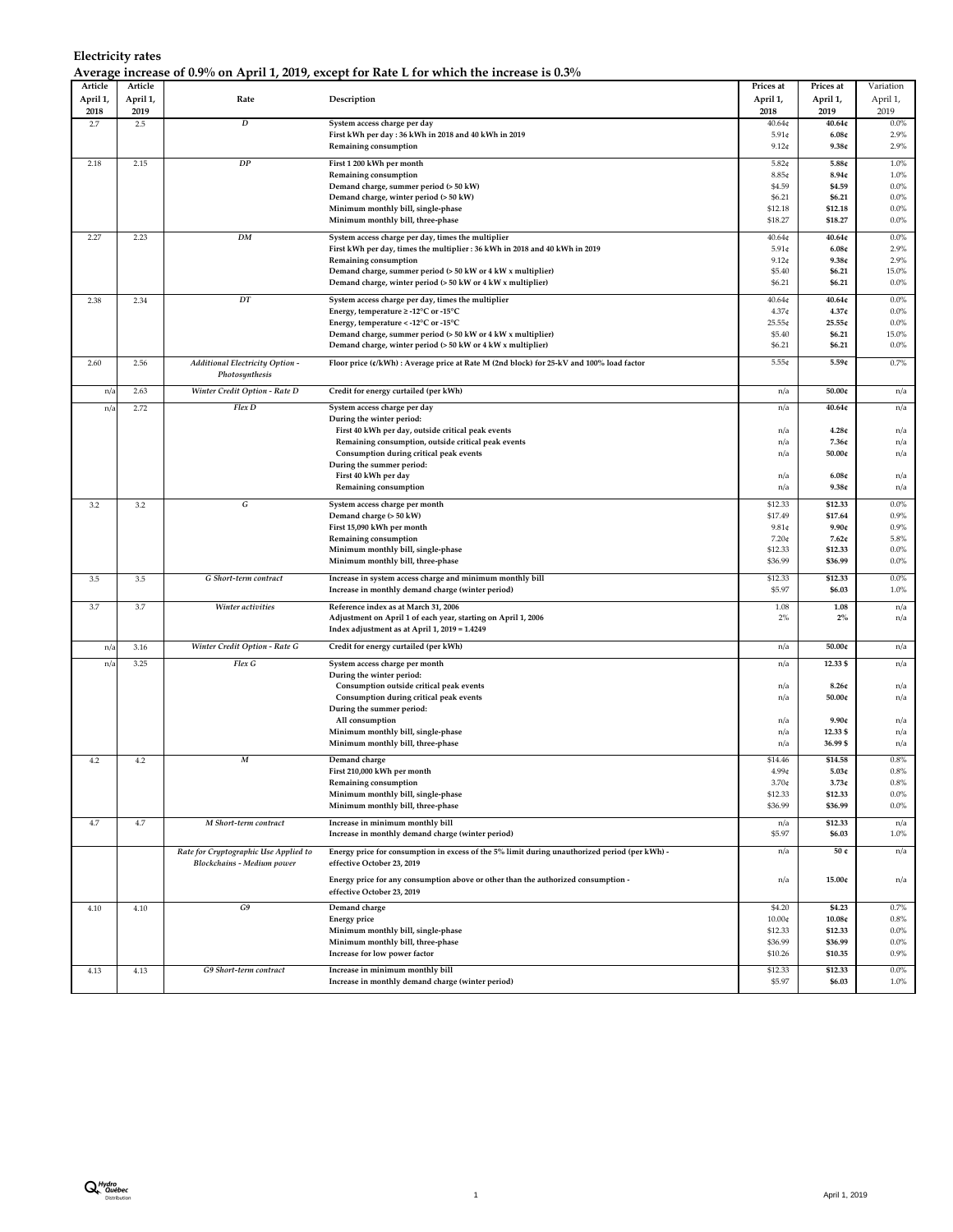| April 1,<br>April 1,<br>Rate<br>Description<br>April 1,<br>April 1,<br>2018<br>2019<br>2018<br>2019<br>$\cal GD$<br>4.17<br>4.17<br>Demand charge<br>\$5.25<br>\$5.28<br>Energy, summer period<br>$6.20$ ¢<br>6.25c<br>Energy, winter period<br>15.36¢<br>15.51c<br>\$12.33<br>Minimum monthly bill, single-phase<br>\$12.33<br>Minimum monthly bill, three-phase<br>\$36.99<br>\$36.99<br>Monthly fixed charge<br>\$34.77<br>4.22<br><b>Transitional Rate - Photosynthesis</b><br>n/a<br>n.a<br>Monthly charge per kilowatt of contract power<br>6.48 <sub>¢</sub><br>n/a<br>$3.51 \notin$<br>n/a<br><b>Energy price</b><br>Transitional Rate - Photosynthesis<br>Price for each kilowatt exceeding 10% of contract power<br>\$13.50<br>4.27<br>n/a<br>n.a<br>Transitional Rate - Photosynthesis<br>Reference index on April 1, 2005<br>$1.0\,$<br>4.28<br>n/a<br>n.a<br>Adjustment on April 1 of 2005, 2006 and 2007 (also subject to the average rate increase)<br>5%<br>n/a<br>$8\%$<br>Adjustment on April 1 of each year, starting April 1, 2008 (also subject to the average rate increase)<br>n/a<br>4.21 & 4.22<br>4%<br>$4\%$<br>4.33 & 4.34<br>Running-in for New Equipment -<br>Adjustment of the average price<br><b>Medium Power</b><br>4.26<br>Equipment Testing - Medium Power<br>Multiplier (per kWh)<br>10.00c<br>4.38<br>10.00¢<br>4.45<br>4.33<br>Interruptible Electricity Option -<br>Option I:<br>\$13.00<br>\$13.00<br>Medium-Power<br>Fixed nominal credit, winter period (per kW)<br>20.00¢<br>20.00c<br>Variable nominal credit for each of the first 20 interruption hours (per kWh)<br>25.00¢<br>25.00¢<br>Variable nominal credit for each of the next 20 interruption hours (per kWh)<br>30.00¢<br>30.00¢<br>Variable nominal credit for each of the 60 subsequent interruption hours (per kWh)<br>Option II:<br>\$9.10<br>Fixed nominal credit, winter period (per kW)<br>\$9.10<br>20.00¢<br>Variable nominal credit for each interruption hour (per kWh)<br>20.00¢<br>4.47<br>4.35<br>Interruptible Electricity Option -<br>Option I:<br>Medium-Power<br>Penalty (per kW)<br>\$1.25<br>\$1.25<br>Option II:<br>\$0.50<br>\$0.50<br>Penalty (per kW)<br><b>Additional Electricity Option -</b><br>Floor price (¢/kWh) : Average price at Rate M (2nd block) for 25-kV and 100% load factor<br>5.55¢<br>5.59c<br>4.50<br>4.38<br>Medium-Power<br><b>Industrial Revitalization Rate -</b><br>4.42<br>3.73c<br>Floor price (¢/kWh) : Rate M 2nd block energy price<br>n/a<br>n/a<br>Medium Power<br>$_{\it BR}$<br>Consumption associated with the first 50 kW of maximum power demand (per kWh)<br>11.04¢<br>4.55<br>4.45<br>10.95 ¢<br>Consumption associated with maximum power demand in excess of 50 kW (per kWh)<br>20.54 $c$<br>20.69c<br>Remaining consumption (per kWh)<br>16.14 $c$<br>16.27c<br>Minimum monthly bill, single-phase<br>\$12.33<br>\$12.33<br>Minimum monthly bill, three-phase<br>\$36.99<br>\$36.99<br>Flex M<br>4.55<br>Demand charge<br>14.58 \$<br>n/a<br>n/a<br>During the winter period:<br>Consumption outside critical peak events<br>3.17c<br>n/a<br>Consumption during critical peak events<br>50.00c<br>n/a<br>During the summer period:<br>First 210,000 kWh per month<br>5.03c<br>n/a<br>Remaining consumption<br>n/a<br>3.73c<br>Minimum monthly bill, single-phase<br>12.33 \$<br>n/a<br>Minimum monthly bill, three-phase<br>36.99\$<br>n/a<br>Flex G9<br>4.23\$<br>4.67<br>Demand charge<br>n/a<br>n/a<br>During the winter period:<br>8.10c<br>Consumption outside critical peak events<br>n/a<br>Consumption during critical peak events<br>50.00c<br>n/a<br>During the summer period:<br>All consumption<br>10.08¢<br>n/a<br>Minimum monthly bill, single-phase<br>12.33 \$<br>n/a<br>Minimum monthly bill, three-phase<br>n/a<br>36.99 \$<br>10.35 \$<br>Increase for low power factor<br>n/a<br>L<br>Demand charge<br>\$12.87<br>\$12.90<br>5.2<br>5.2<br><b>Energy price</b><br>3.27 <sub>¢</sub><br>3.28c<br>L<br>Daily optimization charge<br>\$7.53<br>\$7.56<br>5.6<br>5.6<br>Monthly optimization charge<br>\$22.59<br>\$22.68<br>$\cal{L}G$<br>5.14<br>Demand charge<br>\$13.14<br>\$13.26<br>5.14<br><b>Energy price</b><br>3.43 <sub>¢</sub><br>3.46c<br>$\cal{L}G$<br>Daily optimization charge<br>\$7.68<br>5.25<br>n/a<br>n/a<br>Monthly optimization charge<br>\$23.04<br>n/a<br>Energy price for consumption in excess of the 5% limit during unauthorized period (per kWh) -<br>Rate for Cryptographic Use Applied to<br>50 ¢<br>n/a<br>Blockchains - Large power<br>effective October 23, 2019<br>Energy price for any consumption above or other than the authorized consumption -<br>n/a<br>15.00¢<br>effective October 23, 2019<br>$\boldsymbol{H}$<br>Demand charge<br>\$5.25<br>\$5.31<br>5.33<br>5.25<br>Energy consumed outside winter weekdays<br>$5.31$ ¢<br>5.36¢<br>Energy consumed on winter weekdays<br>18.08¢<br>18.08c | Article | Article | $-1$ $-1$ $-1$ $-1$ $-1$ $-1$ | Prices at | Prices at | Variation    |
|-------------------------------------------------------------------------------------------------------------------------------------------------------------------------------------------------------------------------------------------------------------------------------------------------------------------------------------------------------------------------------------------------------------------------------------------------------------------------------------------------------------------------------------------------------------------------------------------------------------------------------------------------------------------------------------------------------------------------------------------------------------------------------------------------------------------------------------------------------------------------------------------------------------------------------------------------------------------------------------------------------------------------------------------------------------------------------------------------------------------------------------------------------------------------------------------------------------------------------------------------------------------------------------------------------------------------------------------------------------------------------------------------------------------------------------------------------------------------------------------------------------------------------------------------------------------------------------------------------------------------------------------------------------------------------------------------------------------------------------------------------------------------------------------------------------------------------------------------------------------------------------------------------------------------------------------------------------------------------------------------------------------------------------------------------------------------------------------------------------------------------------------------------------------------------------------------------------------------------------------------------------------------------------------------------------------------------------------------------------------------------------------------------------------------------------------------------------------------------------------------------------------------------------------------------------------------------------------------------------------------------------------------------------------------------------------------------------------------------------------------------------------------------------------------------------------------------------------------------------------------------------------------------------------------------------------------------------------------------------------------------------------------------------------------------------------------------------------------------------------------------------------------------------------------------------------------------------------------------------------------------------------------------------------------------------------------------------------------------------------------------------------------------------------------------------------------------------------------------------------------------------------------------------------------------------------------------------------------------------------------------------------------------------------------------------------------------------------------------------------------------------------------------------------------------------------------------------------------------------------------------------------------------------------------------------------------------------------------------------------------------------------------------------------------------------------------------------------------------------------------------------------------------------------------------------------------------------------------------------------------------------------------------------------------------------------------------------------------------------------------------------------------------------------------------------------------------------------------------------------------------------------------------------------------------------------------------------------------------------------------------------------------------------------------------------------------------------------------------------------------------------------------------------------------------------------------------------------------------------------------------------------------------------------------------------|---------|---------|-------------------------------|-----------|-----------|--------------|
|                                                                                                                                                                                                                                                                                                                                                                                                                                                                                                                                                                                                                                                                                                                                                                                                                                                                                                                                                                                                                                                                                                                                                                                                                                                                                                                                                                                                                                                                                                                                                                                                                                                                                                                                                                                                                                                                                                                                                                                                                                                                                                                                                                                                                                                                                                                                                                                                                                                                                                                                                                                                                                                                                                                                                                                                                                                                                                                                                                                                                                                                                                                                                                                                                                                                                                                                                                                                                                                                                                                                                                                                                                                                                                                                                                                                                                                                                                                                                                                                                                                                                                                                                                                                                                                                                                                                                                                                                                                                                                                                                                                                                                                                                                                                                                                                                                                                                                                                     |         |         |                               |           |           | April 1,     |
|                                                                                                                                                                                                                                                                                                                                                                                                                                                                                                                                                                                                                                                                                                                                                                                                                                                                                                                                                                                                                                                                                                                                                                                                                                                                                                                                                                                                                                                                                                                                                                                                                                                                                                                                                                                                                                                                                                                                                                                                                                                                                                                                                                                                                                                                                                                                                                                                                                                                                                                                                                                                                                                                                                                                                                                                                                                                                                                                                                                                                                                                                                                                                                                                                                                                                                                                                                                                                                                                                                                                                                                                                                                                                                                                                                                                                                                                                                                                                                                                                                                                                                                                                                                                                                                                                                                                                                                                                                                                                                                                                                                                                                                                                                                                                                                                                                                                                                                                     |         |         |                               |           |           | 2019         |
|                                                                                                                                                                                                                                                                                                                                                                                                                                                                                                                                                                                                                                                                                                                                                                                                                                                                                                                                                                                                                                                                                                                                                                                                                                                                                                                                                                                                                                                                                                                                                                                                                                                                                                                                                                                                                                                                                                                                                                                                                                                                                                                                                                                                                                                                                                                                                                                                                                                                                                                                                                                                                                                                                                                                                                                                                                                                                                                                                                                                                                                                                                                                                                                                                                                                                                                                                                                                                                                                                                                                                                                                                                                                                                                                                                                                                                                                                                                                                                                                                                                                                                                                                                                                                                                                                                                                                                                                                                                                                                                                                                                                                                                                                                                                                                                                                                                                                                                                     |         |         |                               |           |           | 0.6%         |
|                                                                                                                                                                                                                                                                                                                                                                                                                                                                                                                                                                                                                                                                                                                                                                                                                                                                                                                                                                                                                                                                                                                                                                                                                                                                                                                                                                                                                                                                                                                                                                                                                                                                                                                                                                                                                                                                                                                                                                                                                                                                                                                                                                                                                                                                                                                                                                                                                                                                                                                                                                                                                                                                                                                                                                                                                                                                                                                                                                                                                                                                                                                                                                                                                                                                                                                                                                                                                                                                                                                                                                                                                                                                                                                                                                                                                                                                                                                                                                                                                                                                                                                                                                                                                                                                                                                                                                                                                                                                                                                                                                                                                                                                                                                                                                                                                                                                                                                                     |         |         |                               |           |           | 0.8%<br>1.0% |
|                                                                                                                                                                                                                                                                                                                                                                                                                                                                                                                                                                                                                                                                                                                                                                                                                                                                                                                                                                                                                                                                                                                                                                                                                                                                                                                                                                                                                                                                                                                                                                                                                                                                                                                                                                                                                                                                                                                                                                                                                                                                                                                                                                                                                                                                                                                                                                                                                                                                                                                                                                                                                                                                                                                                                                                                                                                                                                                                                                                                                                                                                                                                                                                                                                                                                                                                                                                                                                                                                                                                                                                                                                                                                                                                                                                                                                                                                                                                                                                                                                                                                                                                                                                                                                                                                                                                                                                                                                                                                                                                                                                                                                                                                                                                                                                                                                                                                                                                     |         |         |                               |           |           | 0.0%         |
|                                                                                                                                                                                                                                                                                                                                                                                                                                                                                                                                                                                                                                                                                                                                                                                                                                                                                                                                                                                                                                                                                                                                                                                                                                                                                                                                                                                                                                                                                                                                                                                                                                                                                                                                                                                                                                                                                                                                                                                                                                                                                                                                                                                                                                                                                                                                                                                                                                                                                                                                                                                                                                                                                                                                                                                                                                                                                                                                                                                                                                                                                                                                                                                                                                                                                                                                                                                                                                                                                                                                                                                                                                                                                                                                                                                                                                                                                                                                                                                                                                                                                                                                                                                                                                                                                                                                                                                                                                                                                                                                                                                                                                                                                                                                                                                                                                                                                                                                     |         |         |                               |           |           | 0.0%         |
|                                                                                                                                                                                                                                                                                                                                                                                                                                                                                                                                                                                                                                                                                                                                                                                                                                                                                                                                                                                                                                                                                                                                                                                                                                                                                                                                                                                                                                                                                                                                                                                                                                                                                                                                                                                                                                                                                                                                                                                                                                                                                                                                                                                                                                                                                                                                                                                                                                                                                                                                                                                                                                                                                                                                                                                                                                                                                                                                                                                                                                                                                                                                                                                                                                                                                                                                                                                                                                                                                                                                                                                                                                                                                                                                                                                                                                                                                                                                                                                                                                                                                                                                                                                                                                                                                                                                                                                                                                                                                                                                                                                                                                                                                                                                                                                                                                                                                                                                     |         |         |                               |           |           | n/a          |
|                                                                                                                                                                                                                                                                                                                                                                                                                                                                                                                                                                                                                                                                                                                                                                                                                                                                                                                                                                                                                                                                                                                                                                                                                                                                                                                                                                                                                                                                                                                                                                                                                                                                                                                                                                                                                                                                                                                                                                                                                                                                                                                                                                                                                                                                                                                                                                                                                                                                                                                                                                                                                                                                                                                                                                                                                                                                                                                                                                                                                                                                                                                                                                                                                                                                                                                                                                                                                                                                                                                                                                                                                                                                                                                                                                                                                                                                                                                                                                                                                                                                                                                                                                                                                                                                                                                                                                                                                                                                                                                                                                                                                                                                                                                                                                                                                                                                                                                                     |         |         |                               |           |           | n/a          |
|                                                                                                                                                                                                                                                                                                                                                                                                                                                                                                                                                                                                                                                                                                                                                                                                                                                                                                                                                                                                                                                                                                                                                                                                                                                                                                                                                                                                                                                                                                                                                                                                                                                                                                                                                                                                                                                                                                                                                                                                                                                                                                                                                                                                                                                                                                                                                                                                                                                                                                                                                                                                                                                                                                                                                                                                                                                                                                                                                                                                                                                                                                                                                                                                                                                                                                                                                                                                                                                                                                                                                                                                                                                                                                                                                                                                                                                                                                                                                                                                                                                                                                                                                                                                                                                                                                                                                                                                                                                                                                                                                                                                                                                                                                                                                                                                                                                                                                                                     |         |         |                               |           |           | n/a          |
|                                                                                                                                                                                                                                                                                                                                                                                                                                                                                                                                                                                                                                                                                                                                                                                                                                                                                                                                                                                                                                                                                                                                                                                                                                                                                                                                                                                                                                                                                                                                                                                                                                                                                                                                                                                                                                                                                                                                                                                                                                                                                                                                                                                                                                                                                                                                                                                                                                                                                                                                                                                                                                                                                                                                                                                                                                                                                                                                                                                                                                                                                                                                                                                                                                                                                                                                                                                                                                                                                                                                                                                                                                                                                                                                                                                                                                                                                                                                                                                                                                                                                                                                                                                                                                                                                                                                                                                                                                                                                                                                                                                                                                                                                                                                                                                                                                                                                                                                     |         |         |                               |           |           | n/a          |
|                                                                                                                                                                                                                                                                                                                                                                                                                                                                                                                                                                                                                                                                                                                                                                                                                                                                                                                                                                                                                                                                                                                                                                                                                                                                                                                                                                                                                                                                                                                                                                                                                                                                                                                                                                                                                                                                                                                                                                                                                                                                                                                                                                                                                                                                                                                                                                                                                                                                                                                                                                                                                                                                                                                                                                                                                                                                                                                                                                                                                                                                                                                                                                                                                                                                                                                                                                                                                                                                                                                                                                                                                                                                                                                                                                                                                                                                                                                                                                                                                                                                                                                                                                                                                                                                                                                                                                                                                                                                                                                                                                                                                                                                                                                                                                                                                                                                                                                                     |         |         |                               |           |           |              |
|                                                                                                                                                                                                                                                                                                                                                                                                                                                                                                                                                                                                                                                                                                                                                                                                                                                                                                                                                                                                                                                                                                                                                                                                                                                                                                                                                                                                                                                                                                                                                                                                                                                                                                                                                                                                                                                                                                                                                                                                                                                                                                                                                                                                                                                                                                                                                                                                                                                                                                                                                                                                                                                                                                                                                                                                                                                                                                                                                                                                                                                                                                                                                                                                                                                                                                                                                                                                                                                                                                                                                                                                                                                                                                                                                                                                                                                                                                                                                                                                                                                                                                                                                                                                                                                                                                                                                                                                                                                                                                                                                                                                                                                                                                                                                                                                                                                                                                                                     |         |         |                               |           |           | n/a<br>n/a   |
|                                                                                                                                                                                                                                                                                                                                                                                                                                                                                                                                                                                                                                                                                                                                                                                                                                                                                                                                                                                                                                                                                                                                                                                                                                                                                                                                                                                                                                                                                                                                                                                                                                                                                                                                                                                                                                                                                                                                                                                                                                                                                                                                                                                                                                                                                                                                                                                                                                                                                                                                                                                                                                                                                                                                                                                                                                                                                                                                                                                                                                                                                                                                                                                                                                                                                                                                                                                                                                                                                                                                                                                                                                                                                                                                                                                                                                                                                                                                                                                                                                                                                                                                                                                                                                                                                                                                                                                                                                                                                                                                                                                                                                                                                                                                                                                                                                                                                                                                     |         |         |                               |           |           | n/a          |
|                                                                                                                                                                                                                                                                                                                                                                                                                                                                                                                                                                                                                                                                                                                                                                                                                                                                                                                                                                                                                                                                                                                                                                                                                                                                                                                                                                                                                                                                                                                                                                                                                                                                                                                                                                                                                                                                                                                                                                                                                                                                                                                                                                                                                                                                                                                                                                                                                                                                                                                                                                                                                                                                                                                                                                                                                                                                                                                                                                                                                                                                                                                                                                                                                                                                                                                                                                                                                                                                                                                                                                                                                                                                                                                                                                                                                                                                                                                                                                                                                                                                                                                                                                                                                                                                                                                                                                                                                                                                                                                                                                                                                                                                                                                                                                                                                                                                                                                                     |         |         |                               |           |           |              |
|                                                                                                                                                                                                                                                                                                                                                                                                                                                                                                                                                                                                                                                                                                                                                                                                                                                                                                                                                                                                                                                                                                                                                                                                                                                                                                                                                                                                                                                                                                                                                                                                                                                                                                                                                                                                                                                                                                                                                                                                                                                                                                                                                                                                                                                                                                                                                                                                                                                                                                                                                                                                                                                                                                                                                                                                                                                                                                                                                                                                                                                                                                                                                                                                                                                                                                                                                                                                                                                                                                                                                                                                                                                                                                                                                                                                                                                                                                                                                                                                                                                                                                                                                                                                                                                                                                                                                                                                                                                                                                                                                                                                                                                                                                                                                                                                                                                                                                                                     |         |         |                               |           |           | n/a          |
|                                                                                                                                                                                                                                                                                                                                                                                                                                                                                                                                                                                                                                                                                                                                                                                                                                                                                                                                                                                                                                                                                                                                                                                                                                                                                                                                                                                                                                                                                                                                                                                                                                                                                                                                                                                                                                                                                                                                                                                                                                                                                                                                                                                                                                                                                                                                                                                                                                                                                                                                                                                                                                                                                                                                                                                                                                                                                                                                                                                                                                                                                                                                                                                                                                                                                                                                                                                                                                                                                                                                                                                                                                                                                                                                                                                                                                                                                                                                                                                                                                                                                                                                                                                                                                                                                                                                                                                                                                                                                                                                                                                                                                                                                                                                                                                                                                                                                                                                     |         |         |                               |           |           | 0.0%         |
|                                                                                                                                                                                                                                                                                                                                                                                                                                                                                                                                                                                                                                                                                                                                                                                                                                                                                                                                                                                                                                                                                                                                                                                                                                                                                                                                                                                                                                                                                                                                                                                                                                                                                                                                                                                                                                                                                                                                                                                                                                                                                                                                                                                                                                                                                                                                                                                                                                                                                                                                                                                                                                                                                                                                                                                                                                                                                                                                                                                                                                                                                                                                                                                                                                                                                                                                                                                                                                                                                                                                                                                                                                                                                                                                                                                                                                                                                                                                                                                                                                                                                                                                                                                                                                                                                                                                                                                                                                                                                                                                                                                                                                                                                                                                                                                                                                                                                                                                     |         |         |                               |           |           |              |
|                                                                                                                                                                                                                                                                                                                                                                                                                                                                                                                                                                                                                                                                                                                                                                                                                                                                                                                                                                                                                                                                                                                                                                                                                                                                                                                                                                                                                                                                                                                                                                                                                                                                                                                                                                                                                                                                                                                                                                                                                                                                                                                                                                                                                                                                                                                                                                                                                                                                                                                                                                                                                                                                                                                                                                                                                                                                                                                                                                                                                                                                                                                                                                                                                                                                                                                                                                                                                                                                                                                                                                                                                                                                                                                                                                                                                                                                                                                                                                                                                                                                                                                                                                                                                                                                                                                                                                                                                                                                                                                                                                                                                                                                                                                                                                                                                                                                                                                                     |         |         |                               |           |           |              |
|                                                                                                                                                                                                                                                                                                                                                                                                                                                                                                                                                                                                                                                                                                                                                                                                                                                                                                                                                                                                                                                                                                                                                                                                                                                                                                                                                                                                                                                                                                                                                                                                                                                                                                                                                                                                                                                                                                                                                                                                                                                                                                                                                                                                                                                                                                                                                                                                                                                                                                                                                                                                                                                                                                                                                                                                                                                                                                                                                                                                                                                                                                                                                                                                                                                                                                                                                                                                                                                                                                                                                                                                                                                                                                                                                                                                                                                                                                                                                                                                                                                                                                                                                                                                                                                                                                                                                                                                                                                                                                                                                                                                                                                                                                                                                                                                                                                                                                                                     |         |         |                               |           |           | 0.0%<br>0.0% |
|                                                                                                                                                                                                                                                                                                                                                                                                                                                                                                                                                                                                                                                                                                                                                                                                                                                                                                                                                                                                                                                                                                                                                                                                                                                                                                                                                                                                                                                                                                                                                                                                                                                                                                                                                                                                                                                                                                                                                                                                                                                                                                                                                                                                                                                                                                                                                                                                                                                                                                                                                                                                                                                                                                                                                                                                                                                                                                                                                                                                                                                                                                                                                                                                                                                                                                                                                                                                                                                                                                                                                                                                                                                                                                                                                                                                                                                                                                                                                                                                                                                                                                                                                                                                                                                                                                                                                                                                                                                                                                                                                                                                                                                                                                                                                                                                                                                                                                                                     |         |         |                               |           |           | 0.0%         |
|                                                                                                                                                                                                                                                                                                                                                                                                                                                                                                                                                                                                                                                                                                                                                                                                                                                                                                                                                                                                                                                                                                                                                                                                                                                                                                                                                                                                                                                                                                                                                                                                                                                                                                                                                                                                                                                                                                                                                                                                                                                                                                                                                                                                                                                                                                                                                                                                                                                                                                                                                                                                                                                                                                                                                                                                                                                                                                                                                                                                                                                                                                                                                                                                                                                                                                                                                                                                                                                                                                                                                                                                                                                                                                                                                                                                                                                                                                                                                                                                                                                                                                                                                                                                                                                                                                                                                                                                                                                                                                                                                                                                                                                                                                                                                                                                                                                                                                                                     |         |         |                               |           |           | 0.0%         |
|                                                                                                                                                                                                                                                                                                                                                                                                                                                                                                                                                                                                                                                                                                                                                                                                                                                                                                                                                                                                                                                                                                                                                                                                                                                                                                                                                                                                                                                                                                                                                                                                                                                                                                                                                                                                                                                                                                                                                                                                                                                                                                                                                                                                                                                                                                                                                                                                                                                                                                                                                                                                                                                                                                                                                                                                                                                                                                                                                                                                                                                                                                                                                                                                                                                                                                                                                                                                                                                                                                                                                                                                                                                                                                                                                                                                                                                                                                                                                                                                                                                                                                                                                                                                                                                                                                                                                                                                                                                                                                                                                                                                                                                                                                                                                                                                                                                                                                                                     |         |         |                               |           |           |              |
|                                                                                                                                                                                                                                                                                                                                                                                                                                                                                                                                                                                                                                                                                                                                                                                                                                                                                                                                                                                                                                                                                                                                                                                                                                                                                                                                                                                                                                                                                                                                                                                                                                                                                                                                                                                                                                                                                                                                                                                                                                                                                                                                                                                                                                                                                                                                                                                                                                                                                                                                                                                                                                                                                                                                                                                                                                                                                                                                                                                                                                                                                                                                                                                                                                                                                                                                                                                                                                                                                                                                                                                                                                                                                                                                                                                                                                                                                                                                                                                                                                                                                                                                                                                                                                                                                                                                                                                                                                                                                                                                                                                                                                                                                                                                                                                                                                                                                                                                     |         |         |                               |           |           | 0.0%         |
|                                                                                                                                                                                                                                                                                                                                                                                                                                                                                                                                                                                                                                                                                                                                                                                                                                                                                                                                                                                                                                                                                                                                                                                                                                                                                                                                                                                                                                                                                                                                                                                                                                                                                                                                                                                                                                                                                                                                                                                                                                                                                                                                                                                                                                                                                                                                                                                                                                                                                                                                                                                                                                                                                                                                                                                                                                                                                                                                                                                                                                                                                                                                                                                                                                                                                                                                                                                                                                                                                                                                                                                                                                                                                                                                                                                                                                                                                                                                                                                                                                                                                                                                                                                                                                                                                                                                                                                                                                                                                                                                                                                                                                                                                                                                                                                                                                                                                                                                     |         |         |                               |           |           | 0.0%         |
|                                                                                                                                                                                                                                                                                                                                                                                                                                                                                                                                                                                                                                                                                                                                                                                                                                                                                                                                                                                                                                                                                                                                                                                                                                                                                                                                                                                                                                                                                                                                                                                                                                                                                                                                                                                                                                                                                                                                                                                                                                                                                                                                                                                                                                                                                                                                                                                                                                                                                                                                                                                                                                                                                                                                                                                                                                                                                                                                                                                                                                                                                                                                                                                                                                                                                                                                                                                                                                                                                                                                                                                                                                                                                                                                                                                                                                                                                                                                                                                                                                                                                                                                                                                                                                                                                                                                                                                                                                                                                                                                                                                                                                                                                                                                                                                                                                                                                                                                     |         |         |                               |           |           |              |
|                                                                                                                                                                                                                                                                                                                                                                                                                                                                                                                                                                                                                                                                                                                                                                                                                                                                                                                                                                                                                                                                                                                                                                                                                                                                                                                                                                                                                                                                                                                                                                                                                                                                                                                                                                                                                                                                                                                                                                                                                                                                                                                                                                                                                                                                                                                                                                                                                                                                                                                                                                                                                                                                                                                                                                                                                                                                                                                                                                                                                                                                                                                                                                                                                                                                                                                                                                                                                                                                                                                                                                                                                                                                                                                                                                                                                                                                                                                                                                                                                                                                                                                                                                                                                                                                                                                                                                                                                                                                                                                                                                                                                                                                                                                                                                                                                                                                                                                                     |         |         |                               |           |           | 0.0%         |
|                                                                                                                                                                                                                                                                                                                                                                                                                                                                                                                                                                                                                                                                                                                                                                                                                                                                                                                                                                                                                                                                                                                                                                                                                                                                                                                                                                                                                                                                                                                                                                                                                                                                                                                                                                                                                                                                                                                                                                                                                                                                                                                                                                                                                                                                                                                                                                                                                                                                                                                                                                                                                                                                                                                                                                                                                                                                                                                                                                                                                                                                                                                                                                                                                                                                                                                                                                                                                                                                                                                                                                                                                                                                                                                                                                                                                                                                                                                                                                                                                                                                                                                                                                                                                                                                                                                                                                                                                                                                                                                                                                                                                                                                                                                                                                                                                                                                                                                                     |         |         |                               |           |           |              |
|                                                                                                                                                                                                                                                                                                                                                                                                                                                                                                                                                                                                                                                                                                                                                                                                                                                                                                                                                                                                                                                                                                                                                                                                                                                                                                                                                                                                                                                                                                                                                                                                                                                                                                                                                                                                                                                                                                                                                                                                                                                                                                                                                                                                                                                                                                                                                                                                                                                                                                                                                                                                                                                                                                                                                                                                                                                                                                                                                                                                                                                                                                                                                                                                                                                                                                                                                                                                                                                                                                                                                                                                                                                                                                                                                                                                                                                                                                                                                                                                                                                                                                                                                                                                                                                                                                                                                                                                                                                                                                                                                                                                                                                                                                                                                                                                                                                                                                                                     |         |         |                               |           |           | 0.0%         |
|                                                                                                                                                                                                                                                                                                                                                                                                                                                                                                                                                                                                                                                                                                                                                                                                                                                                                                                                                                                                                                                                                                                                                                                                                                                                                                                                                                                                                                                                                                                                                                                                                                                                                                                                                                                                                                                                                                                                                                                                                                                                                                                                                                                                                                                                                                                                                                                                                                                                                                                                                                                                                                                                                                                                                                                                                                                                                                                                                                                                                                                                                                                                                                                                                                                                                                                                                                                                                                                                                                                                                                                                                                                                                                                                                                                                                                                                                                                                                                                                                                                                                                                                                                                                                                                                                                                                                                                                                                                                                                                                                                                                                                                                                                                                                                                                                                                                                                                                     |         |         |                               |           |           | 0.7%         |
|                                                                                                                                                                                                                                                                                                                                                                                                                                                                                                                                                                                                                                                                                                                                                                                                                                                                                                                                                                                                                                                                                                                                                                                                                                                                                                                                                                                                                                                                                                                                                                                                                                                                                                                                                                                                                                                                                                                                                                                                                                                                                                                                                                                                                                                                                                                                                                                                                                                                                                                                                                                                                                                                                                                                                                                                                                                                                                                                                                                                                                                                                                                                                                                                                                                                                                                                                                                                                                                                                                                                                                                                                                                                                                                                                                                                                                                                                                                                                                                                                                                                                                                                                                                                                                                                                                                                                                                                                                                                                                                                                                                                                                                                                                                                                                                                                                                                                                                                     |         |         |                               |           |           |              |
|                                                                                                                                                                                                                                                                                                                                                                                                                                                                                                                                                                                                                                                                                                                                                                                                                                                                                                                                                                                                                                                                                                                                                                                                                                                                                                                                                                                                                                                                                                                                                                                                                                                                                                                                                                                                                                                                                                                                                                                                                                                                                                                                                                                                                                                                                                                                                                                                                                                                                                                                                                                                                                                                                                                                                                                                                                                                                                                                                                                                                                                                                                                                                                                                                                                                                                                                                                                                                                                                                                                                                                                                                                                                                                                                                                                                                                                                                                                                                                                                                                                                                                                                                                                                                                                                                                                                                                                                                                                                                                                                                                                                                                                                                                                                                                                                                                                                                                                                     |         |         |                               |           |           |              |
|                                                                                                                                                                                                                                                                                                                                                                                                                                                                                                                                                                                                                                                                                                                                                                                                                                                                                                                                                                                                                                                                                                                                                                                                                                                                                                                                                                                                                                                                                                                                                                                                                                                                                                                                                                                                                                                                                                                                                                                                                                                                                                                                                                                                                                                                                                                                                                                                                                                                                                                                                                                                                                                                                                                                                                                                                                                                                                                                                                                                                                                                                                                                                                                                                                                                                                                                                                                                                                                                                                                                                                                                                                                                                                                                                                                                                                                                                                                                                                                                                                                                                                                                                                                                                                                                                                                                                                                                                                                                                                                                                                                                                                                                                                                                                                                                                                                                                                                                     |         |         |                               |           |           | n/a          |
|                                                                                                                                                                                                                                                                                                                                                                                                                                                                                                                                                                                                                                                                                                                                                                                                                                                                                                                                                                                                                                                                                                                                                                                                                                                                                                                                                                                                                                                                                                                                                                                                                                                                                                                                                                                                                                                                                                                                                                                                                                                                                                                                                                                                                                                                                                                                                                                                                                                                                                                                                                                                                                                                                                                                                                                                                                                                                                                                                                                                                                                                                                                                                                                                                                                                                                                                                                                                                                                                                                                                                                                                                                                                                                                                                                                                                                                                                                                                                                                                                                                                                                                                                                                                                                                                                                                                                                                                                                                                                                                                                                                                                                                                                                                                                                                                                                                                                                                                     |         |         |                               |           |           |              |
|                                                                                                                                                                                                                                                                                                                                                                                                                                                                                                                                                                                                                                                                                                                                                                                                                                                                                                                                                                                                                                                                                                                                                                                                                                                                                                                                                                                                                                                                                                                                                                                                                                                                                                                                                                                                                                                                                                                                                                                                                                                                                                                                                                                                                                                                                                                                                                                                                                                                                                                                                                                                                                                                                                                                                                                                                                                                                                                                                                                                                                                                                                                                                                                                                                                                                                                                                                                                                                                                                                                                                                                                                                                                                                                                                                                                                                                                                                                                                                                                                                                                                                                                                                                                                                                                                                                                                                                                                                                                                                                                                                                                                                                                                                                                                                                                                                                                                                                                     |         |         |                               |           |           | 0.8%         |
|                                                                                                                                                                                                                                                                                                                                                                                                                                                                                                                                                                                                                                                                                                                                                                                                                                                                                                                                                                                                                                                                                                                                                                                                                                                                                                                                                                                                                                                                                                                                                                                                                                                                                                                                                                                                                                                                                                                                                                                                                                                                                                                                                                                                                                                                                                                                                                                                                                                                                                                                                                                                                                                                                                                                                                                                                                                                                                                                                                                                                                                                                                                                                                                                                                                                                                                                                                                                                                                                                                                                                                                                                                                                                                                                                                                                                                                                                                                                                                                                                                                                                                                                                                                                                                                                                                                                                                                                                                                                                                                                                                                                                                                                                                                                                                                                                                                                                                                                     |         |         |                               |           |           | 0.7%<br>0.8% |
|                                                                                                                                                                                                                                                                                                                                                                                                                                                                                                                                                                                                                                                                                                                                                                                                                                                                                                                                                                                                                                                                                                                                                                                                                                                                                                                                                                                                                                                                                                                                                                                                                                                                                                                                                                                                                                                                                                                                                                                                                                                                                                                                                                                                                                                                                                                                                                                                                                                                                                                                                                                                                                                                                                                                                                                                                                                                                                                                                                                                                                                                                                                                                                                                                                                                                                                                                                                                                                                                                                                                                                                                                                                                                                                                                                                                                                                                                                                                                                                                                                                                                                                                                                                                                                                                                                                                                                                                                                                                                                                                                                                                                                                                                                                                                                                                                                                                                                                                     |         |         |                               |           |           | 0.0%         |
|                                                                                                                                                                                                                                                                                                                                                                                                                                                                                                                                                                                                                                                                                                                                                                                                                                                                                                                                                                                                                                                                                                                                                                                                                                                                                                                                                                                                                                                                                                                                                                                                                                                                                                                                                                                                                                                                                                                                                                                                                                                                                                                                                                                                                                                                                                                                                                                                                                                                                                                                                                                                                                                                                                                                                                                                                                                                                                                                                                                                                                                                                                                                                                                                                                                                                                                                                                                                                                                                                                                                                                                                                                                                                                                                                                                                                                                                                                                                                                                                                                                                                                                                                                                                                                                                                                                                                                                                                                                                                                                                                                                                                                                                                                                                                                                                                                                                                                                                     |         |         |                               |           |           | 0.0%         |
|                                                                                                                                                                                                                                                                                                                                                                                                                                                                                                                                                                                                                                                                                                                                                                                                                                                                                                                                                                                                                                                                                                                                                                                                                                                                                                                                                                                                                                                                                                                                                                                                                                                                                                                                                                                                                                                                                                                                                                                                                                                                                                                                                                                                                                                                                                                                                                                                                                                                                                                                                                                                                                                                                                                                                                                                                                                                                                                                                                                                                                                                                                                                                                                                                                                                                                                                                                                                                                                                                                                                                                                                                                                                                                                                                                                                                                                                                                                                                                                                                                                                                                                                                                                                                                                                                                                                                                                                                                                                                                                                                                                                                                                                                                                                                                                                                                                                                                                                     |         |         |                               |           |           | n/a          |
|                                                                                                                                                                                                                                                                                                                                                                                                                                                                                                                                                                                                                                                                                                                                                                                                                                                                                                                                                                                                                                                                                                                                                                                                                                                                                                                                                                                                                                                                                                                                                                                                                                                                                                                                                                                                                                                                                                                                                                                                                                                                                                                                                                                                                                                                                                                                                                                                                                                                                                                                                                                                                                                                                                                                                                                                                                                                                                                                                                                                                                                                                                                                                                                                                                                                                                                                                                                                                                                                                                                                                                                                                                                                                                                                                                                                                                                                                                                                                                                                                                                                                                                                                                                                                                                                                                                                                                                                                                                                                                                                                                                                                                                                                                                                                                                                                                                                                                                                     |         |         |                               |           |           |              |
|                                                                                                                                                                                                                                                                                                                                                                                                                                                                                                                                                                                                                                                                                                                                                                                                                                                                                                                                                                                                                                                                                                                                                                                                                                                                                                                                                                                                                                                                                                                                                                                                                                                                                                                                                                                                                                                                                                                                                                                                                                                                                                                                                                                                                                                                                                                                                                                                                                                                                                                                                                                                                                                                                                                                                                                                                                                                                                                                                                                                                                                                                                                                                                                                                                                                                                                                                                                                                                                                                                                                                                                                                                                                                                                                                                                                                                                                                                                                                                                                                                                                                                                                                                                                                                                                                                                                                                                                                                                                                                                                                                                                                                                                                                                                                                                                                                                                                                                                     |         |         |                               |           |           | n/a          |
|                                                                                                                                                                                                                                                                                                                                                                                                                                                                                                                                                                                                                                                                                                                                                                                                                                                                                                                                                                                                                                                                                                                                                                                                                                                                                                                                                                                                                                                                                                                                                                                                                                                                                                                                                                                                                                                                                                                                                                                                                                                                                                                                                                                                                                                                                                                                                                                                                                                                                                                                                                                                                                                                                                                                                                                                                                                                                                                                                                                                                                                                                                                                                                                                                                                                                                                                                                                                                                                                                                                                                                                                                                                                                                                                                                                                                                                                                                                                                                                                                                                                                                                                                                                                                                                                                                                                                                                                                                                                                                                                                                                                                                                                                                                                                                                                                                                                                                                                     |         |         |                               |           |           | n/a          |
|                                                                                                                                                                                                                                                                                                                                                                                                                                                                                                                                                                                                                                                                                                                                                                                                                                                                                                                                                                                                                                                                                                                                                                                                                                                                                                                                                                                                                                                                                                                                                                                                                                                                                                                                                                                                                                                                                                                                                                                                                                                                                                                                                                                                                                                                                                                                                                                                                                                                                                                                                                                                                                                                                                                                                                                                                                                                                                                                                                                                                                                                                                                                                                                                                                                                                                                                                                                                                                                                                                                                                                                                                                                                                                                                                                                                                                                                                                                                                                                                                                                                                                                                                                                                                                                                                                                                                                                                                                                                                                                                                                                                                                                                                                                                                                                                                                                                                                                                     |         |         |                               |           |           | n/a          |
|                                                                                                                                                                                                                                                                                                                                                                                                                                                                                                                                                                                                                                                                                                                                                                                                                                                                                                                                                                                                                                                                                                                                                                                                                                                                                                                                                                                                                                                                                                                                                                                                                                                                                                                                                                                                                                                                                                                                                                                                                                                                                                                                                                                                                                                                                                                                                                                                                                                                                                                                                                                                                                                                                                                                                                                                                                                                                                                                                                                                                                                                                                                                                                                                                                                                                                                                                                                                                                                                                                                                                                                                                                                                                                                                                                                                                                                                                                                                                                                                                                                                                                                                                                                                                                                                                                                                                                                                                                                                                                                                                                                                                                                                                                                                                                                                                                                                                                                                     |         |         |                               |           |           | n/a          |
|                                                                                                                                                                                                                                                                                                                                                                                                                                                                                                                                                                                                                                                                                                                                                                                                                                                                                                                                                                                                                                                                                                                                                                                                                                                                                                                                                                                                                                                                                                                                                                                                                                                                                                                                                                                                                                                                                                                                                                                                                                                                                                                                                                                                                                                                                                                                                                                                                                                                                                                                                                                                                                                                                                                                                                                                                                                                                                                                                                                                                                                                                                                                                                                                                                                                                                                                                                                                                                                                                                                                                                                                                                                                                                                                                                                                                                                                                                                                                                                                                                                                                                                                                                                                                                                                                                                                                                                                                                                                                                                                                                                                                                                                                                                                                                                                                                                                                                                                     |         |         |                               |           |           | n/a          |
|                                                                                                                                                                                                                                                                                                                                                                                                                                                                                                                                                                                                                                                                                                                                                                                                                                                                                                                                                                                                                                                                                                                                                                                                                                                                                                                                                                                                                                                                                                                                                                                                                                                                                                                                                                                                                                                                                                                                                                                                                                                                                                                                                                                                                                                                                                                                                                                                                                                                                                                                                                                                                                                                                                                                                                                                                                                                                                                                                                                                                                                                                                                                                                                                                                                                                                                                                                                                                                                                                                                                                                                                                                                                                                                                                                                                                                                                                                                                                                                                                                                                                                                                                                                                                                                                                                                                                                                                                                                                                                                                                                                                                                                                                                                                                                                                                                                                                                                                     |         |         |                               |           |           | n/a          |
|                                                                                                                                                                                                                                                                                                                                                                                                                                                                                                                                                                                                                                                                                                                                                                                                                                                                                                                                                                                                                                                                                                                                                                                                                                                                                                                                                                                                                                                                                                                                                                                                                                                                                                                                                                                                                                                                                                                                                                                                                                                                                                                                                                                                                                                                                                                                                                                                                                                                                                                                                                                                                                                                                                                                                                                                                                                                                                                                                                                                                                                                                                                                                                                                                                                                                                                                                                                                                                                                                                                                                                                                                                                                                                                                                                                                                                                                                                                                                                                                                                                                                                                                                                                                                                                                                                                                                                                                                                                                                                                                                                                                                                                                                                                                                                                                                                                                                                                                     |         |         |                               |           |           | n/a          |
|                                                                                                                                                                                                                                                                                                                                                                                                                                                                                                                                                                                                                                                                                                                                                                                                                                                                                                                                                                                                                                                                                                                                                                                                                                                                                                                                                                                                                                                                                                                                                                                                                                                                                                                                                                                                                                                                                                                                                                                                                                                                                                                                                                                                                                                                                                                                                                                                                                                                                                                                                                                                                                                                                                                                                                                                                                                                                                                                                                                                                                                                                                                                                                                                                                                                                                                                                                                                                                                                                                                                                                                                                                                                                                                                                                                                                                                                                                                                                                                                                                                                                                                                                                                                                                                                                                                                                                                                                                                                                                                                                                                                                                                                                                                                                                                                                                                                                                                                     |         |         |                               |           |           |              |
|                                                                                                                                                                                                                                                                                                                                                                                                                                                                                                                                                                                                                                                                                                                                                                                                                                                                                                                                                                                                                                                                                                                                                                                                                                                                                                                                                                                                                                                                                                                                                                                                                                                                                                                                                                                                                                                                                                                                                                                                                                                                                                                                                                                                                                                                                                                                                                                                                                                                                                                                                                                                                                                                                                                                                                                                                                                                                                                                                                                                                                                                                                                                                                                                                                                                                                                                                                                                                                                                                                                                                                                                                                                                                                                                                                                                                                                                                                                                                                                                                                                                                                                                                                                                                                                                                                                                                                                                                                                                                                                                                                                                                                                                                                                                                                                                                                                                                                                                     |         |         |                               |           |           | n/a          |
|                                                                                                                                                                                                                                                                                                                                                                                                                                                                                                                                                                                                                                                                                                                                                                                                                                                                                                                                                                                                                                                                                                                                                                                                                                                                                                                                                                                                                                                                                                                                                                                                                                                                                                                                                                                                                                                                                                                                                                                                                                                                                                                                                                                                                                                                                                                                                                                                                                                                                                                                                                                                                                                                                                                                                                                                                                                                                                                                                                                                                                                                                                                                                                                                                                                                                                                                                                                                                                                                                                                                                                                                                                                                                                                                                                                                                                                                                                                                                                                                                                                                                                                                                                                                                                                                                                                                                                                                                                                                                                                                                                                                                                                                                                                                                                                                                                                                                                                                     |         |         |                               |           |           | n/a          |
|                                                                                                                                                                                                                                                                                                                                                                                                                                                                                                                                                                                                                                                                                                                                                                                                                                                                                                                                                                                                                                                                                                                                                                                                                                                                                                                                                                                                                                                                                                                                                                                                                                                                                                                                                                                                                                                                                                                                                                                                                                                                                                                                                                                                                                                                                                                                                                                                                                                                                                                                                                                                                                                                                                                                                                                                                                                                                                                                                                                                                                                                                                                                                                                                                                                                                                                                                                                                                                                                                                                                                                                                                                                                                                                                                                                                                                                                                                                                                                                                                                                                                                                                                                                                                                                                                                                                                                                                                                                                                                                                                                                                                                                                                                                                                                                                                                                                                                                                     |         |         |                               |           |           | n/a          |
|                                                                                                                                                                                                                                                                                                                                                                                                                                                                                                                                                                                                                                                                                                                                                                                                                                                                                                                                                                                                                                                                                                                                                                                                                                                                                                                                                                                                                                                                                                                                                                                                                                                                                                                                                                                                                                                                                                                                                                                                                                                                                                                                                                                                                                                                                                                                                                                                                                                                                                                                                                                                                                                                                                                                                                                                                                                                                                                                                                                                                                                                                                                                                                                                                                                                                                                                                                                                                                                                                                                                                                                                                                                                                                                                                                                                                                                                                                                                                                                                                                                                                                                                                                                                                                                                                                                                                                                                                                                                                                                                                                                                                                                                                                                                                                                                                                                                                                                                     |         |         |                               |           |           | n/a          |
|                                                                                                                                                                                                                                                                                                                                                                                                                                                                                                                                                                                                                                                                                                                                                                                                                                                                                                                                                                                                                                                                                                                                                                                                                                                                                                                                                                                                                                                                                                                                                                                                                                                                                                                                                                                                                                                                                                                                                                                                                                                                                                                                                                                                                                                                                                                                                                                                                                                                                                                                                                                                                                                                                                                                                                                                                                                                                                                                                                                                                                                                                                                                                                                                                                                                                                                                                                                                                                                                                                                                                                                                                                                                                                                                                                                                                                                                                                                                                                                                                                                                                                                                                                                                                                                                                                                                                                                                                                                                                                                                                                                                                                                                                                                                                                                                                                                                                                                                     |         |         |                               |           |           | n/a          |
|                                                                                                                                                                                                                                                                                                                                                                                                                                                                                                                                                                                                                                                                                                                                                                                                                                                                                                                                                                                                                                                                                                                                                                                                                                                                                                                                                                                                                                                                                                                                                                                                                                                                                                                                                                                                                                                                                                                                                                                                                                                                                                                                                                                                                                                                                                                                                                                                                                                                                                                                                                                                                                                                                                                                                                                                                                                                                                                                                                                                                                                                                                                                                                                                                                                                                                                                                                                                                                                                                                                                                                                                                                                                                                                                                                                                                                                                                                                                                                                                                                                                                                                                                                                                                                                                                                                                                                                                                                                                                                                                                                                                                                                                                                                                                                                                                                                                                                                                     |         |         |                               |           |           | n/a          |
|                                                                                                                                                                                                                                                                                                                                                                                                                                                                                                                                                                                                                                                                                                                                                                                                                                                                                                                                                                                                                                                                                                                                                                                                                                                                                                                                                                                                                                                                                                                                                                                                                                                                                                                                                                                                                                                                                                                                                                                                                                                                                                                                                                                                                                                                                                                                                                                                                                                                                                                                                                                                                                                                                                                                                                                                                                                                                                                                                                                                                                                                                                                                                                                                                                                                                                                                                                                                                                                                                                                                                                                                                                                                                                                                                                                                                                                                                                                                                                                                                                                                                                                                                                                                                                                                                                                                                                                                                                                                                                                                                                                                                                                                                                                                                                                                                                                                                                                                     |         |         |                               |           |           | 0.2%         |
|                                                                                                                                                                                                                                                                                                                                                                                                                                                                                                                                                                                                                                                                                                                                                                                                                                                                                                                                                                                                                                                                                                                                                                                                                                                                                                                                                                                                                                                                                                                                                                                                                                                                                                                                                                                                                                                                                                                                                                                                                                                                                                                                                                                                                                                                                                                                                                                                                                                                                                                                                                                                                                                                                                                                                                                                                                                                                                                                                                                                                                                                                                                                                                                                                                                                                                                                                                                                                                                                                                                                                                                                                                                                                                                                                                                                                                                                                                                                                                                                                                                                                                                                                                                                                                                                                                                                                                                                                                                                                                                                                                                                                                                                                                                                                                                                                                                                                                                                     |         |         |                               |           |           | 0.3%         |
|                                                                                                                                                                                                                                                                                                                                                                                                                                                                                                                                                                                                                                                                                                                                                                                                                                                                                                                                                                                                                                                                                                                                                                                                                                                                                                                                                                                                                                                                                                                                                                                                                                                                                                                                                                                                                                                                                                                                                                                                                                                                                                                                                                                                                                                                                                                                                                                                                                                                                                                                                                                                                                                                                                                                                                                                                                                                                                                                                                                                                                                                                                                                                                                                                                                                                                                                                                                                                                                                                                                                                                                                                                                                                                                                                                                                                                                                                                                                                                                                                                                                                                                                                                                                                                                                                                                                                                                                                                                                                                                                                                                                                                                                                                                                                                                                                                                                                                                                     |         |         |                               |           |           | 0.4%         |
|                                                                                                                                                                                                                                                                                                                                                                                                                                                                                                                                                                                                                                                                                                                                                                                                                                                                                                                                                                                                                                                                                                                                                                                                                                                                                                                                                                                                                                                                                                                                                                                                                                                                                                                                                                                                                                                                                                                                                                                                                                                                                                                                                                                                                                                                                                                                                                                                                                                                                                                                                                                                                                                                                                                                                                                                                                                                                                                                                                                                                                                                                                                                                                                                                                                                                                                                                                                                                                                                                                                                                                                                                                                                                                                                                                                                                                                                                                                                                                                                                                                                                                                                                                                                                                                                                                                                                                                                                                                                                                                                                                                                                                                                                                                                                                                                                                                                                                                                     |         |         |                               |           |           | 0.4%         |
|                                                                                                                                                                                                                                                                                                                                                                                                                                                                                                                                                                                                                                                                                                                                                                                                                                                                                                                                                                                                                                                                                                                                                                                                                                                                                                                                                                                                                                                                                                                                                                                                                                                                                                                                                                                                                                                                                                                                                                                                                                                                                                                                                                                                                                                                                                                                                                                                                                                                                                                                                                                                                                                                                                                                                                                                                                                                                                                                                                                                                                                                                                                                                                                                                                                                                                                                                                                                                                                                                                                                                                                                                                                                                                                                                                                                                                                                                                                                                                                                                                                                                                                                                                                                                                                                                                                                                                                                                                                                                                                                                                                                                                                                                                                                                                                                                                                                                                                                     |         |         |                               |           |           | 0.9%         |
|                                                                                                                                                                                                                                                                                                                                                                                                                                                                                                                                                                                                                                                                                                                                                                                                                                                                                                                                                                                                                                                                                                                                                                                                                                                                                                                                                                                                                                                                                                                                                                                                                                                                                                                                                                                                                                                                                                                                                                                                                                                                                                                                                                                                                                                                                                                                                                                                                                                                                                                                                                                                                                                                                                                                                                                                                                                                                                                                                                                                                                                                                                                                                                                                                                                                                                                                                                                                                                                                                                                                                                                                                                                                                                                                                                                                                                                                                                                                                                                                                                                                                                                                                                                                                                                                                                                                                                                                                                                                                                                                                                                                                                                                                                                                                                                                                                                                                                                                     |         |         |                               |           |           | 0.9%         |
|                                                                                                                                                                                                                                                                                                                                                                                                                                                                                                                                                                                                                                                                                                                                                                                                                                                                                                                                                                                                                                                                                                                                                                                                                                                                                                                                                                                                                                                                                                                                                                                                                                                                                                                                                                                                                                                                                                                                                                                                                                                                                                                                                                                                                                                                                                                                                                                                                                                                                                                                                                                                                                                                                                                                                                                                                                                                                                                                                                                                                                                                                                                                                                                                                                                                                                                                                                                                                                                                                                                                                                                                                                                                                                                                                                                                                                                                                                                                                                                                                                                                                                                                                                                                                                                                                                                                                                                                                                                                                                                                                                                                                                                                                                                                                                                                                                                                                                                                     |         |         |                               |           |           | n/a          |
|                                                                                                                                                                                                                                                                                                                                                                                                                                                                                                                                                                                                                                                                                                                                                                                                                                                                                                                                                                                                                                                                                                                                                                                                                                                                                                                                                                                                                                                                                                                                                                                                                                                                                                                                                                                                                                                                                                                                                                                                                                                                                                                                                                                                                                                                                                                                                                                                                                                                                                                                                                                                                                                                                                                                                                                                                                                                                                                                                                                                                                                                                                                                                                                                                                                                                                                                                                                                                                                                                                                                                                                                                                                                                                                                                                                                                                                                                                                                                                                                                                                                                                                                                                                                                                                                                                                                                                                                                                                                                                                                                                                                                                                                                                                                                                                                                                                                                                                                     |         |         |                               |           |           | n/a          |
|                                                                                                                                                                                                                                                                                                                                                                                                                                                                                                                                                                                                                                                                                                                                                                                                                                                                                                                                                                                                                                                                                                                                                                                                                                                                                                                                                                                                                                                                                                                                                                                                                                                                                                                                                                                                                                                                                                                                                                                                                                                                                                                                                                                                                                                                                                                                                                                                                                                                                                                                                                                                                                                                                                                                                                                                                                                                                                                                                                                                                                                                                                                                                                                                                                                                                                                                                                                                                                                                                                                                                                                                                                                                                                                                                                                                                                                                                                                                                                                                                                                                                                                                                                                                                                                                                                                                                                                                                                                                                                                                                                                                                                                                                                                                                                                                                                                                                                                                     |         |         |                               |           |           | n/a          |
|                                                                                                                                                                                                                                                                                                                                                                                                                                                                                                                                                                                                                                                                                                                                                                                                                                                                                                                                                                                                                                                                                                                                                                                                                                                                                                                                                                                                                                                                                                                                                                                                                                                                                                                                                                                                                                                                                                                                                                                                                                                                                                                                                                                                                                                                                                                                                                                                                                                                                                                                                                                                                                                                                                                                                                                                                                                                                                                                                                                                                                                                                                                                                                                                                                                                                                                                                                                                                                                                                                                                                                                                                                                                                                                                                                                                                                                                                                                                                                                                                                                                                                                                                                                                                                                                                                                                                                                                                                                                                                                                                                                                                                                                                                                                                                                                                                                                                                                                     |         |         |                               |           |           |              |
|                                                                                                                                                                                                                                                                                                                                                                                                                                                                                                                                                                                                                                                                                                                                                                                                                                                                                                                                                                                                                                                                                                                                                                                                                                                                                                                                                                                                                                                                                                                                                                                                                                                                                                                                                                                                                                                                                                                                                                                                                                                                                                                                                                                                                                                                                                                                                                                                                                                                                                                                                                                                                                                                                                                                                                                                                                                                                                                                                                                                                                                                                                                                                                                                                                                                                                                                                                                                                                                                                                                                                                                                                                                                                                                                                                                                                                                                                                                                                                                                                                                                                                                                                                                                                                                                                                                                                                                                                                                                                                                                                                                                                                                                                                                                                                                                                                                                                                                                     |         |         |                               |           |           | n/a          |
|                                                                                                                                                                                                                                                                                                                                                                                                                                                                                                                                                                                                                                                                                                                                                                                                                                                                                                                                                                                                                                                                                                                                                                                                                                                                                                                                                                                                                                                                                                                                                                                                                                                                                                                                                                                                                                                                                                                                                                                                                                                                                                                                                                                                                                                                                                                                                                                                                                                                                                                                                                                                                                                                                                                                                                                                                                                                                                                                                                                                                                                                                                                                                                                                                                                                                                                                                                                                                                                                                                                                                                                                                                                                                                                                                                                                                                                                                                                                                                                                                                                                                                                                                                                                                                                                                                                                                                                                                                                                                                                                                                                                                                                                                                                                                                                                                                                                                                                                     |         |         |                               |           |           |              |
|                                                                                                                                                                                                                                                                                                                                                                                                                                                                                                                                                                                                                                                                                                                                                                                                                                                                                                                                                                                                                                                                                                                                                                                                                                                                                                                                                                                                                                                                                                                                                                                                                                                                                                                                                                                                                                                                                                                                                                                                                                                                                                                                                                                                                                                                                                                                                                                                                                                                                                                                                                                                                                                                                                                                                                                                                                                                                                                                                                                                                                                                                                                                                                                                                                                                                                                                                                                                                                                                                                                                                                                                                                                                                                                                                                                                                                                                                                                                                                                                                                                                                                                                                                                                                                                                                                                                                                                                                                                                                                                                                                                                                                                                                                                                                                                                                                                                                                                                     |         |         |                               |           |           | 1.1%         |
|                                                                                                                                                                                                                                                                                                                                                                                                                                                                                                                                                                                                                                                                                                                                                                                                                                                                                                                                                                                                                                                                                                                                                                                                                                                                                                                                                                                                                                                                                                                                                                                                                                                                                                                                                                                                                                                                                                                                                                                                                                                                                                                                                                                                                                                                                                                                                                                                                                                                                                                                                                                                                                                                                                                                                                                                                                                                                                                                                                                                                                                                                                                                                                                                                                                                                                                                                                                                                                                                                                                                                                                                                                                                                                                                                                                                                                                                                                                                                                                                                                                                                                                                                                                                                                                                                                                                                                                                                                                                                                                                                                                                                                                                                                                                                                                                                                                                                                                                     |         |         |                               |           |           | 0.9%         |
|                                                                                                                                                                                                                                                                                                                                                                                                                                                                                                                                                                                                                                                                                                                                                                                                                                                                                                                                                                                                                                                                                                                                                                                                                                                                                                                                                                                                                                                                                                                                                                                                                                                                                                                                                                                                                                                                                                                                                                                                                                                                                                                                                                                                                                                                                                                                                                                                                                                                                                                                                                                                                                                                                                                                                                                                                                                                                                                                                                                                                                                                                                                                                                                                                                                                                                                                                                                                                                                                                                                                                                                                                                                                                                                                                                                                                                                                                                                                                                                                                                                                                                                                                                                                                                                                                                                                                                                                                                                                                                                                                                                                                                                                                                                                                                                                                                                                                                                                     |         |         |                               |           |           | $0.0\%$      |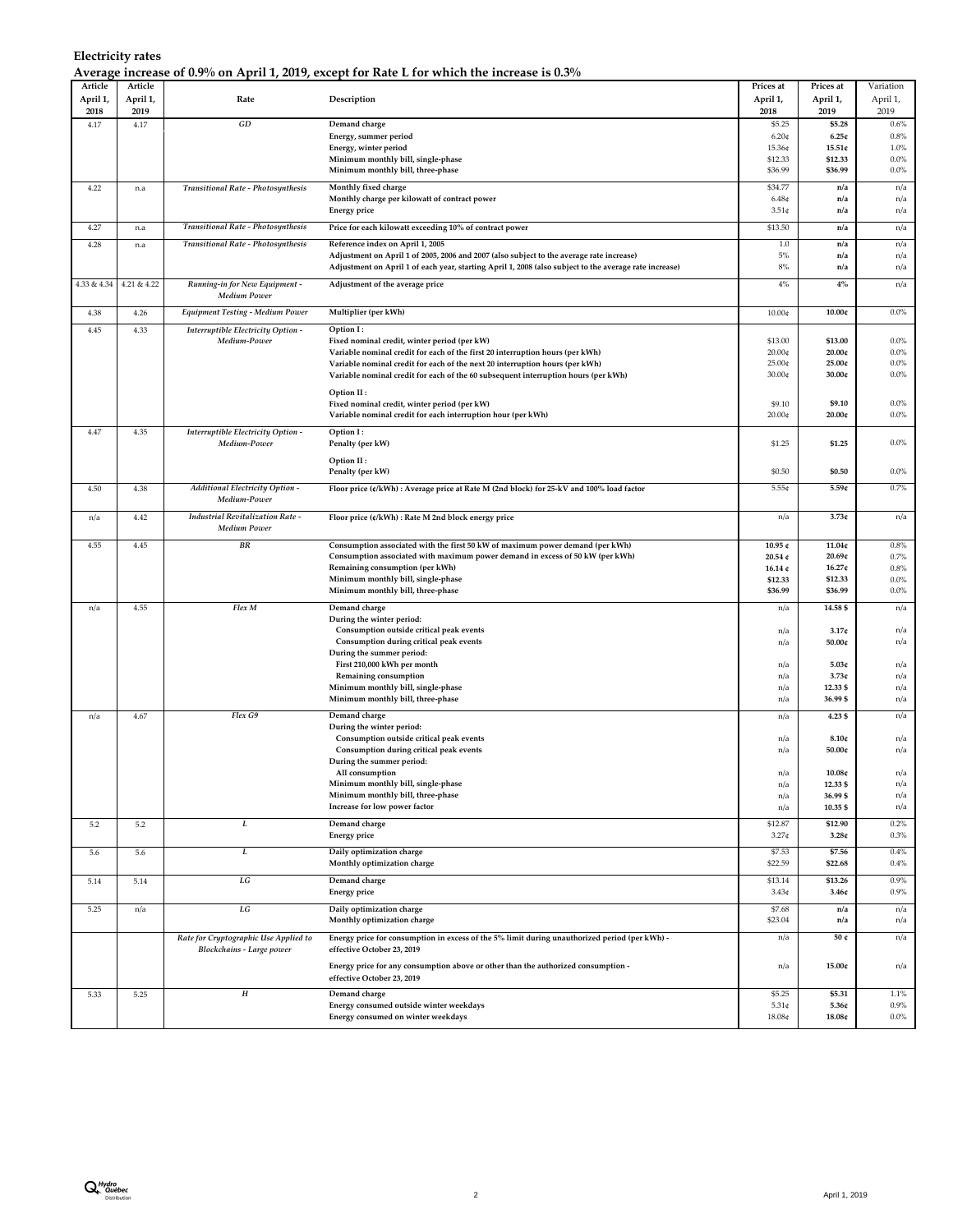| Electricity rates                                                                           |  |  |
|---------------------------------------------------------------------------------------------|--|--|
| Average increase of 0.9% on April 1, 2019, except for Rate L for which the increase is 0.3% |  |  |

| Article  | Article  | $-7 - 0 - 7$                            |                                                                                                                                               | Prices at           | Prices at        | Variation        |
|----------|----------|-----------------------------------------|-----------------------------------------------------------------------------------------------------------------------------------------------|---------------------|------------------|------------------|
| April 1, | April 1, | Rate                                    | Description                                                                                                                                   | April 1,            | April 1,         | April 1,         |
| 2018     | 2019     |                                         |                                                                                                                                               | 2018                | 2019             | 2019             |
| 5.38a)   | 5.30a)   | LD (Firm option)                        | Demand charge                                                                                                                                 | \$5.25              | \$5.31           | 1.1%             |
|          |          |                                         | Energy consumed outside winter weekdays                                                                                                       | $5.31$ ¢            | 5.36c            | 0.9%             |
|          |          |                                         | Energy consumed on winter weekdays                                                                                                            | 18.08¢              | 18.08¢           | $0.0\%$          |
|          |          |                                         |                                                                                                                                               |                     |                  |                  |
| 5.38 b)  | 5.30 b)  | LD (Non-firm option)                    | Demand charge per day for planned interruptions                                                                                               | \$0.53              | \$0.53<br>\$1.06 | 0.0%<br>0.0%     |
|          |          |                                         | Demand charge per day for unplanned interruptions<br><b>Energy price</b>                                                                      | \$1.06<br>$5.31$ ¢  | 5.36¢            | 0.9%             |
|          |          |                                         | Monthly maximum - Demand charge                                                                                                               | \$5.25              | \$5.31           | 1.1%             |
|          |          |                                         |                                                                                                                                               |                     |                  |                  |
| 5.41     | 5.33     | LD (Non-firm option)                    | Price for consumption during unauthorized period (per kWh)                                                                                    | 50¢                 | 50¢              | 0.0%             |
| 5.47     | 5.39     | Running-in for New Equipment            | Maximum increase of the average price                                                                                                         | $4\%$               | $4\%$            | n/a              |
|          |          | (12 or more consumption periods)        | Minimum increase of the average price                                                                                                         | $1\%$               | $1\%$            | n/a              |
| 5.48     | 5.40     | Running-in for New Equipment            | Increase of the average price                                                                                                                 | $4\%$               | $4\%$            | n/a              |
|          |          | (fewer than 12 consumption periods)     |                                                                                                                                               |                     |                  |                  |
|          |          |                                         |                                                                                                                                               |                     |                  |                  |
| 5.51     | 5.43     | Running-in for New Equipment            | Price for consumption during unauthorized period (per kWh)                                                                                    | 50¢                 | 50¢              | $0.0\%$          |
| 5.53 b)  | 5.45 b)  | <b>Equipment Testing -</b>              | Multiplier (per kWh)                                                                                                                          | 10.00¢              | 10.00c           | 0.0%             |
|          |          | Large-Power                             |                                                                                                                                               |                     |                  |                  |
| 5.57     | 5.49     | LP                                      | Annual fixed charge                                                                                                                           | \$1,000             | \$1,000          | 0.0%             |
| 5.64     | 5.56     | LP                                      | Price for unauthorized consumption of energy (per kWh)                                                                                        | 50¢                 | 50¢              | 0.0%             |
|          |          |                                         |                                                                                                                                               |                     |                  |                  |
| 6.20     | 6.20     | Interruptible Electricity Option -      | Option I:                                                                                                                                     |                     |                  |                  |
|          |          | Large-Power                             | Fixed nominal credit, winter period (per kW)                                                                                                  | \$13.00             | \$13.00          | $0.0\%$          |
|          |          |                                         | Variable nominal credit for each of the first 20 interruption hours (per kWh)                                                                 | 20.00¢              | 20.00c           | 0.0%             |
|          |          |                                         | Variable nominal credit for each of the next 20 interruption hours (per kWh)                                                                  | 25.00¢              | 25.00¢           | $0.0\%$          |
|          |          |                                         | Variable nominal credit for each of the 60 subsequent interruption hours (per kWh)                                                            | 30.00¢              | 30.00c           | 0.0%             |
|          |          |                                         | Option II:                                                                                                                                    |                     |                  |                  |
|          |          |                                         | Fixed nominal credit, winter period (per kW)                                                                                                  | \$6.50              | \$6.50           | $0.0\%$          |
|          |          |                                         | Variable nominal credit for each interruption hour (per kWh)                                                                                  | 20.00¢              | 20.00c           | 0.0%             |
| 6.24     | 6.24     | Interruptible Electricity Option -      | Option I:                                                                                                                                     |                     |                  |                  |
|          |          | Large-Power                             | Penalty (per kW)                                                                                                                              | \$1.25              | \$1.25           | 0.0%             |
|          |          |                                         | Amount for the determination of the maximum penalty (per kW)                                                                                  | \$5.00              | \$5.00           | 0.0%             |
|          |          |                                         | Option II:                                                                                                                                    |                     |                  |                  |
|          |          |                                         | Penalty (per kW)                                                                                                                              | \$0.60              | \$0.60           | 0.0%             |
|          |          |                                         | Amount for the determination of the maximum penalty (per kW)                                                                                  | \$2.50              | \$2.50           | $0.0\%$          |
|          |          |                                         |                                                                                                                                               |                     |                  |                  |
| 6.32     | 6.32     | <b>Additional Electricity Option -</b>  | Floor price (¢/kWh) : Average price at Rate L for 120-kV and 100% load factor                                                                 | 4.66¢               | 4.67c            | 0.2%             |
|          |          | Large-Power                             |                                                                                                                                               |                     |                  |                  |
| 6.36     | 6.36     | <b>Additional Electricity Option -</b>  | Consumption beyond reference power during unauthorized period (per kWh)                                                                       | 50¢                 | 50¢              | $0.0\%$          |
|          |          | Large-Power                             |                                                                                                                                               |                     |                  |                  |
| 6.45     | 6.45     | <b>Economic Development Rate</b>        | Initial rate reduction                                                                                                                        | 20%                 | 20%              | n/a              |
|          |          |                                         |                                                                                                                                               |                     |                  |                  |
| 6.60     | 6.60     | <b>Industrial Revitalization Rate -</b> | Floor price (¢/kWh) : Rate L energy price                                                                                                     |                     |                  |                  |
|          |          | Large-Power                             |                                                                                                                                               | $3.27 \text{ } \in$ | 3.28c            | 0.3%             |
|          |          | <b>Industrial Revitalization Rate -</b> |                                                                                                                                               |                     |                  |                  |
| 6.64     | 6.64     | Large-Power                             | Consumption beyond reference power during unauthorized period (per kWh)                                                                       | 50 ¢                | 50¢              | $0.0\%$          |
|          |          |                                         |                                                                                                                                               |                     |                  |                  |
| 7.2      | 7.2      | DN                                      | System access charge per day, times the multiplier                                                                                            | 40.64 <sub>¢</sub>  | 40.64c           | 0.0%             |
|          |          |                                         | First kWh per day, times the multiplier : 30 kWh until November 30, 2019 and 40 kWh                                                           | $5.91$ ¢            | 6.08c            | 2.9%             |
|          |          |                                         | effective Decembrer 1, 2019                                                                                                                   |                     |                  |                  |
|          |          |                                         | Remaining consumption                                                                                                                         | 41.05¢              | 41.43¢           | 0.9%             |
|          |          |                                         | Demand charge, summer period (> 50 kW or 4 kW x multiplier)<br>Demand charge, winter period $(> 50 \text{ kW or } 4 \text{ kW x multiplier})$ | \$5.40<br>\$6.21    | \$6.21<br>\$6.21 | 15.0%<br>$0.0\%$ |
|          |          |                                         |                                                                                                                                               |                     |                  |                  |
| 7.8      | 7.8      | G, G-9, M, MA Off-Grid Systems          | Penalty on energy                                                                                                                             | 77.60¢              | 78.31¢           | 0.9%             |
| 7.10     | 7.10     | MA - Structure                          | Heavy diesel power plant (per kW exceeding 900 kW)                                                                                            | \$31.11             | \$31.41          | 1.0%             |
|          |          |                                         | Heavy diesel power plant (per kWh exceeding 390,000 kWh)                                                                                      | 15.48¢              | 21.70¢           | 40.2%            |
|          |          |                                         | All other cases (per kW exceeding 900 kW)                                                                                                     | \$61.14             | \$61.71          | 0.9%             |
|          |          |                                         | All other cases (per kWh exceeding 390,000 kWh)                                                                                               | 32.33¢              | 42.69¢           | 32.1%            |
| 7.11     | 7.11     | MA - Energy price revision              | A - Heavy diesel power plant : operating and maintenance cost (per kWh)                                                                       | $2.76$ ¢            | 2.79c            | 1.1%             |
|          |          |                                         | B - Heavy diesel power plant : energy cost set for 2006 (per kWh)                                                                             | 11.57¢              | 11.57¢           | n/a              |
|          |          |                                         | C - Average price of No. 6 diesel (2% S) for the Montréal area                                                                                | n/a                 | n/a              | n/a              |
|          |          |                                         | (Price at October 2018: \$95.14 /barrel)                                                                                                      |                     |                  |                  |
|          |          |                                         | D - Average reference price of No. 6 diesel (2% S) (per barrel)                                                                               | \$58.20             | \$58.20          | n/a              |
|          |          |                                         | E - All other cases: operating and maintenance costs (per kWh)                                                                                | $2.76$ ¢            | 2.79c            | 1.1%             |
|          |          |                                         | F - All other cases: energy cost for 2006 (per kWh)                                                                                           | 26.44¢              | 26.44c           | n/a              |
|          |          |                                         | G - Average price of No. 1 diesel for the Montréal area                                                                                       | n/a                 | n/a              | n/a              |
|          |          |                                         | (Price at October 2018 : 92.83 ¢/litre)<br>H - Average reference price of No. 1 diesel (per litre)                                            |                     |                  |                  |
|          |          |                                         |                                                                                                                                               | $61.51$ ¢           | 61.51c           | n/a              |
| 7.17     | 7.17     | Net Metering for Customer-Generators    | Price for electricity injected - heavy diesel power plant (per kWh)                                                                           | 17.00 ¢             | 17.00¢           | 0.0%             |
|          |          | - Option III                            | Price for electricity injected - light diesel power plant (per kWh)                                                                           | 33.00 ¢             | 33.00¢           | $0.0\%$          |
|          |          |                                         | Price for electricity injected - arctic diesel power plant (per kWh)                                                                          | 47.00 ¢             | $48.00c$         | 2.1%             |